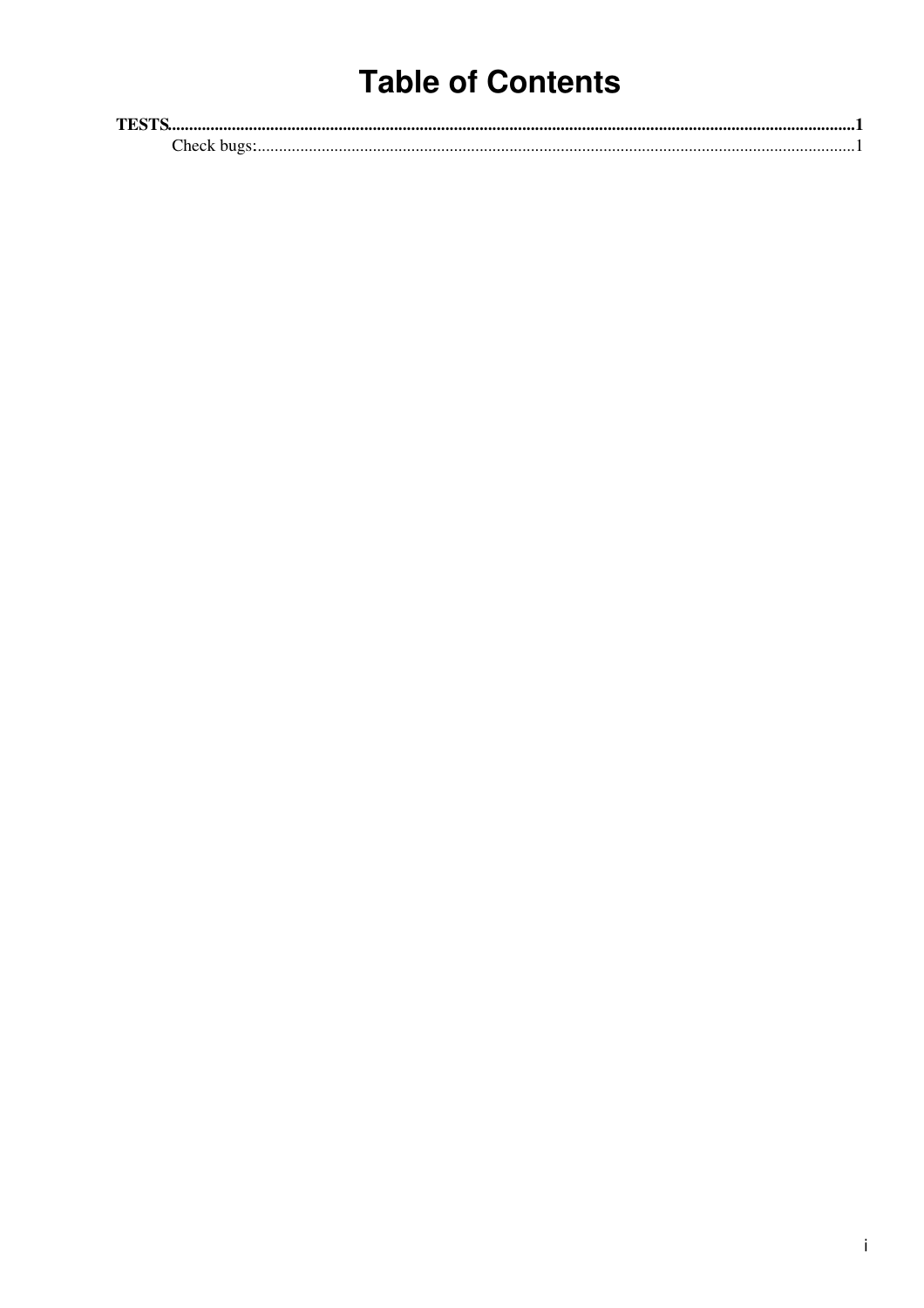# <span id="page-1-0"></span>**TESTS**

- Normal jobs work: OK
- Dag jobs work: OK
- Perusal jobs work: OK
- MPICH jobs work: OK

```
Modified mpirun: Executing command: /home/dteam029/globus-tmp.griditwn03.7486.0/https_3a_2f_2fdev
 Process 0 of 1 on griditwn03.na.infn.it
 pi is approximately 3.1415926544231341, Error is 0.0000000008333410
 wall clock time = 10.001266
```
- Submission of 270 collections of 100 jobs each (10 collections every 30 minutes), using 1 user and a fuzzy rank (used 90 lcg CEs):
	- $\triangleleft$  Success > 99.99% OK
	- ♦ Cancelled about 1800 jobs due to a problem with the CEs at in2p3.fr

# <span id="page-1-1"></span>**Check bugs:**

- BUG [#13494](https://savannah.cern.ch/bugs/?13494) : FIXED
	- ♦ checked by Laurence Field and ARC developers
- BUG [#16308](https://savannah.cern.ch/bugs/?16308) : FIXED
	- Set the two parameters, subscription\_update\_threshold\_time and subscription\_duration in the ♦ ICE section of the glite\_wms.conf file to low values, such as the following:

```
 subscription_duration = 300;
 subscription_update_threshold_time = 150;
```
so that a subscription expires after 5 minutes

- ♦ Re-start ICE by the script '/opt/glite/etc/init.d/glite-wms-ice'
- Submit a job and check the status of the subscription by the following command of the cream ♦ client:

CEMonitorSubscriberMgr <cert\_proxy> <cert\_path> <service\_URL\_address>

# BUG [#21909](https://savannah.cern.ch/bugs/?21909) : FIXED •

 $\bullet$  In the wmproxy startup script check if there are these lines:

 if ( /sbin/pidof \$httpd ) >/dev/null 2>&1 ; then echo \$httpd \(pid `/sbin/pidof \$httpd`\) is running ....

# BUG [#23443](https://savannah.cern.ch/bugs/?23443) : FIXED •

- ♦ Required documents are not put into the glite doc template in edms
- BUG [#24173](https://savannah.cern.ch/bugs/?24173) : FIXED
	- Check if in the [JobWrapper](https://wiki-igi.cnaf.infn.it/twiki/bin/edit/EgeeJra1It/JobWrapper?topicparent=EgeeJra1It.WmsTests3dot1dot100;nowysiwyg=0) there are these lines: ♦

for edg\_rm\_command in \$GLITE\_LOCATION/bin/edg-rm \$EDG\_LOCATION/bin/edg-rm `which ed [...]

• BUG [#24690](https://savannah.cern.ch/bugs/?24690) : NOT COMPLETELY FIXED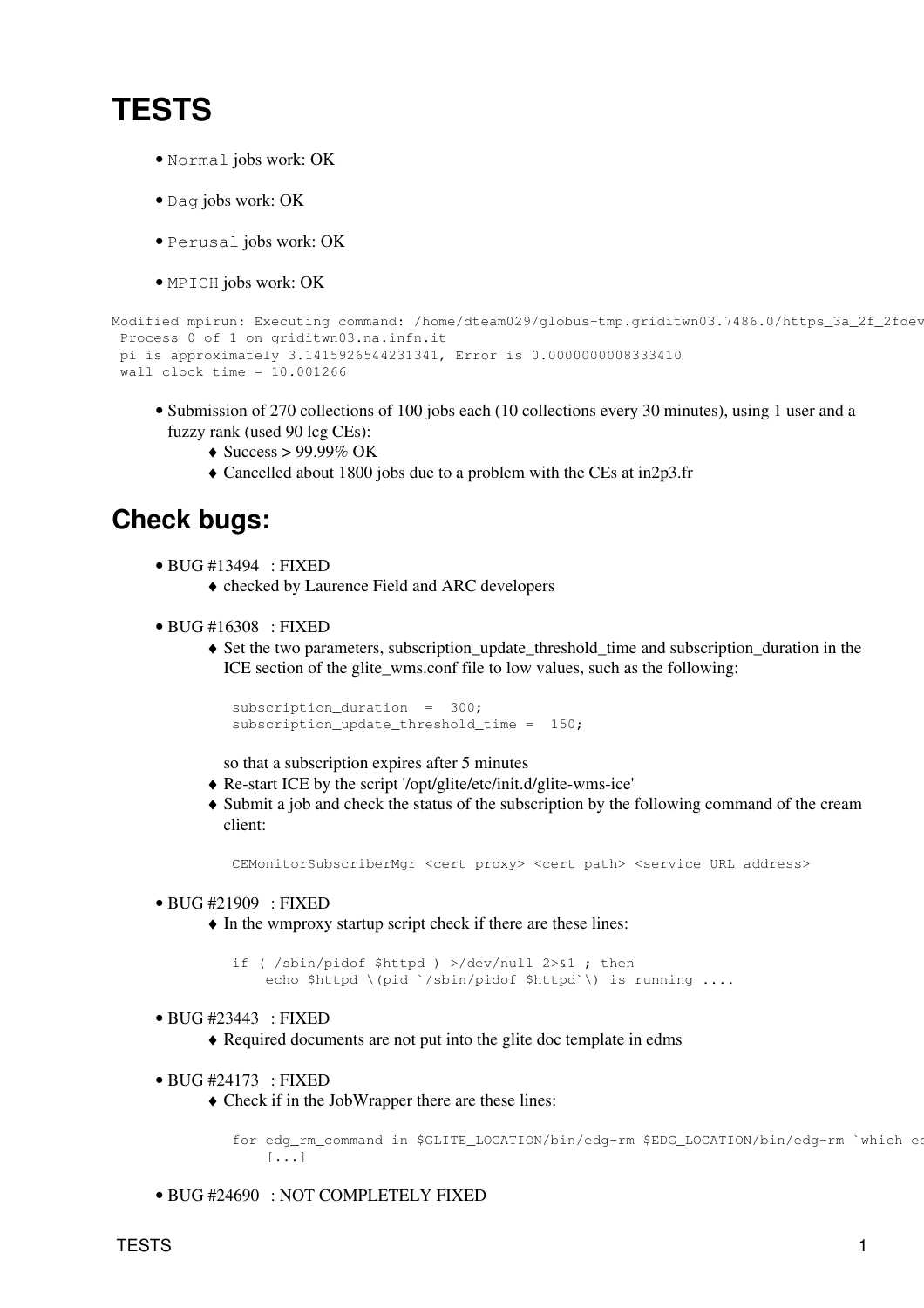- The message error that you could find in the wmproxy log (also with level 5) is: ♦ **edg\_wll\_JobStat GSSAPI Error**
- In any case now there is a dedicated cron script to renew host-proxy (e.g. it is not included in ♦ the cron-purger script)
- BUG [#26885](https://savannah.cern.ch/bugs/?26885) : FIXED
	- Checked with two subsequent submissions of 5 collections made of 50 nodes each. ICE does ♦ not leave any job with status UNKNOWN behind in the cache
- BUG [#27215](https://savannah.cern.ch/bugs/?27215) : FIXED (for a LCG-CE); NOT fixed for a CREAM-CE
	- Set the parameter [MaxOutputSandboxSize](https://wiki-igi.cnaf.infn.it/twiki/bin/edit/EgeeJra1It/MaxOutputSandboxSize?topicparent=EgeeJra1It.WmsTests3dot1dot100;nowysiwyg=0) in the [WorkloadManager](https://wiki-igi.cnaf.infn.it/twiki/bin/edit/EgeeJra1It/WorkloadManager?topicparent=EgeeJra1It.WmsTests3dot1dot100;nowysiwyg=0) section of the ♦ configuration file /opt/glite/etc/glite\_wms.conf on the WMS to 100 and restart the workload manager.
	- Submit a jdl like this: ♦

```
\GammaType = "Job";Executable = "27215 exe.sh";
Arguments = "70";
StdOutput = "test.out";
StdError = "test.err";
Environment = {"GLITE_LOCAL_MAX_OSB_SIZE=35"};
InputSandbox = {\lceil "27215 \text{ } e \text{xe.sh} " } \rceil;
OutputSandbox = {"test.err","test.out","out2", "out1"};
usertags = \lceil bug = "27215" \rceil;
]
```

```
where 27215 exe.sh contains
```

```
#!/bin/sh
MAX = $1i=0while [ $i -lt $MAX ]; do
                 echo -n "1" >> out1
                 echo -n "2" >> out2
    i= 5 [ 5i + 1]done
```
When Done retrieving the output files, this should be the result of an ls -l of the output dir: ♦

```
-rw-rw-r-- 1 ale ale 30 Jul 8 16:02 out1.tail
-rw-rw-r-- 1 ale ale 70 Jul 8 16:02 out2
-rw-rw-r-- 1 ale ale 0 Jul 8 16:02 test.err
-rw-rw-r-- 1 ale ale 0 Jul 8 16:02 test.out
```
## BUG [#27797](https://savannah.cern.ch/bugs/?27797) : FIXED •

 $\sqrt{2}$ 

Submit a jdl like this one: ♦

```
\lceil JobType = "parametric";
 Executable = ''/usr/bin/env";
 Environment = {^mMYPATH_PARAM_=$PATH:/bin:/usr/bin:$HOME"};
  StdOutput = "echo_PARAM_.out";
  StdError = "echo_PARAM_.err";
  OutputSandbox = {"echo_PARAM_.out","echo_PARAM_.err"};
 Parameters = {test, 2}; ]
```
The generated jdl should contains: ♦

```
requirements = other.GlueCEStateStatus == "Production";
nodes = [dependentcies = { };
```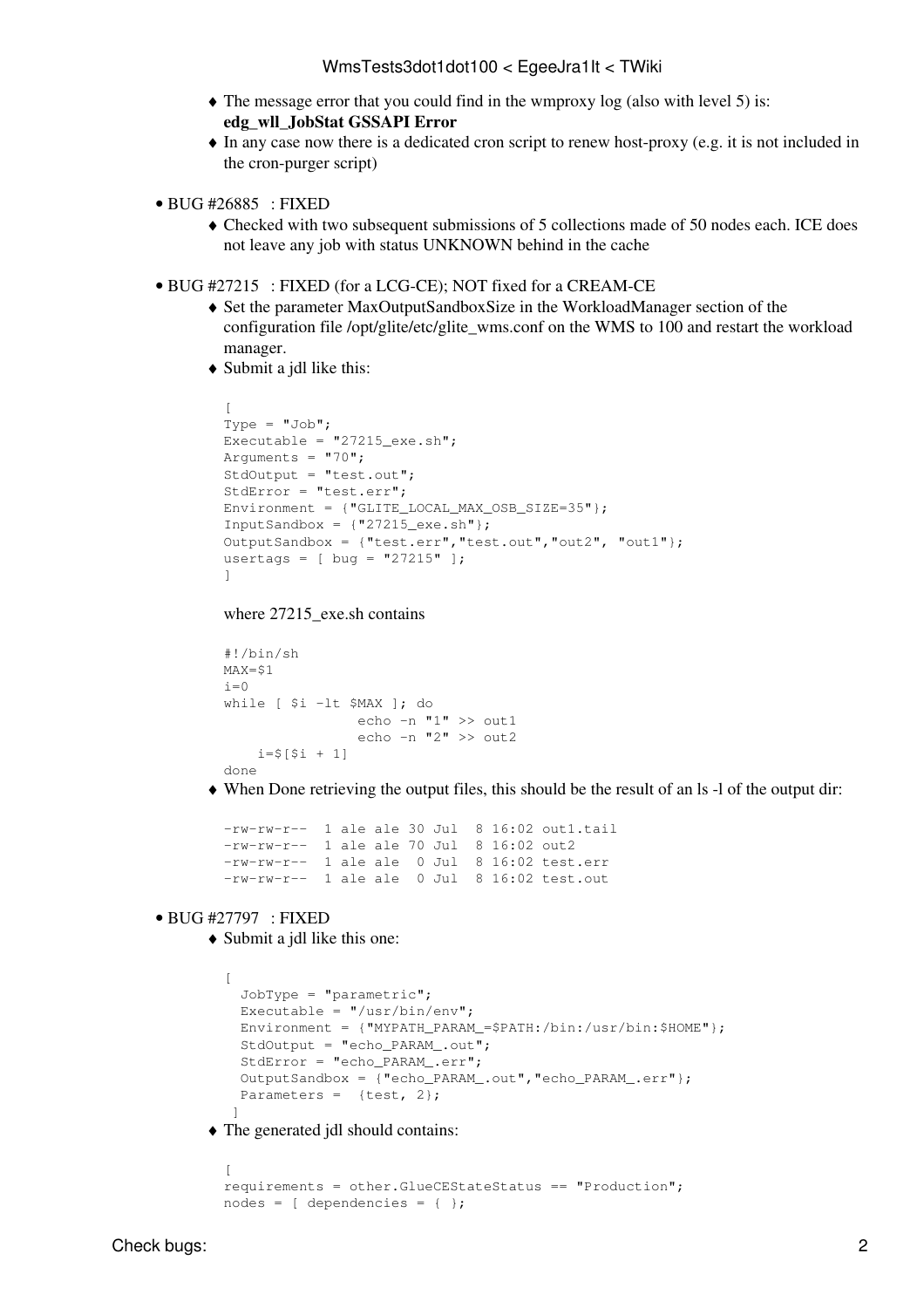```
Node_test = [\ldots];
Node2 = [\dots];
[...]
]
```
- BUG [#27899](https://savannah.cern.ch/bugs/?27899) : FIXED
	- Edit the configuration file in /opt/glite/etc//glite\_wmsclient.conf by ♦ changing the virtualorganisation attribute in the [JdlDefaultAttributes](https://wiki-igi.cnaf.infn.it/twiki/bin/edit/EgeeJra1It/JdlDefaultAttributes?topicparent=EgeeJra1It.WmsTests3dot1dot100;nowysiwyg=0) section to a different from the one used to generate the user proxy, as in the following:
	- Submit a job and check the generated .jdl has the right virtualorganisation defined, that is the ♦ same as the one used to generated the user proxy
- BUG [#28235](https://savannah.cern.ch/bugs/?28235) : FIXED
	- $\triangle$  Change the jdl setting the name of an existing CE (in the requirements)
	- At the end of the jobs with this command: **glite-wms-job-logging-info -v 2** ♦ **"jobid" | grep -A 2 Match | grep Dest** you should see 3 times the name of the previously choosen CE. (The job must be Aborted with reason: hit job shallow retry count (2))
- BUG [#28249](https://savannah.cern.ch/bugs/?28249) : Hopefully fixed
	- ♦ bug posted by the developer
- BUG [#28498](https://savannah.cern.ch/bugs/?28498) : FIXED
	- $\bullet$  compilation error with gcc-4.x
- BUG [#28637](https://savannah.cern.ch/bugs/?28637) : FIXED
	- Create a delegated proxy with **glite-wms-job-delegate-proxy -d pippo** on the ♦ wmproxy server of the wms machine
	- Submit a job to a cream CE via the wms using the previously created delegated proxy: ♦ **glite-wms-job-submit myjob.jdl -d pippo**
	- Delete records for the user DN you are submitting with from the delegationdb on the CREAM ♦ CE, like the following:

```
 delete from t_credential where dn like '%Elisabetta%';
 delete from t_credential_cache where dn like '%Elisabetta%';
```
- ♦ Submit a new normal job using the same delegated proxy as above;
- BUG [#28642](https://savannah.cern.ch/bugs/?28642) : FIXED
	- Submit this jdl: ♦

```
[
Executable = ''/usr/bin/env" ;
Stdoutput = "env.out" ;
StdError = "env.err" ;
shallowretrycount = 2;
InputSandbox = \{ "data/input.txt" \};
OutputSandbox = { "env.out", "env.err", "input.txt" } ;
Environment={"LD_LIBRARY_PATH=."};
usertags = \lceil bug = "28642" \rceil;
]
```
- Get the output of the job. In the output directory you should find the file input.txt, and the ♦ LD\_LIBRARY\_PATH should be set to "." into the file env.out.
- BUG [#28657](https://savannah.cern.ch/bugs/?28657) : FIXED
	- ♦ Stop ICE: /opt/glite/etc/glite-wms-ice stop
	- Corrupt ICE database, e.g. by doing the following: ♦

```
For each file (all but *proxy*) in /var/glite/ice/persist_dir do:
```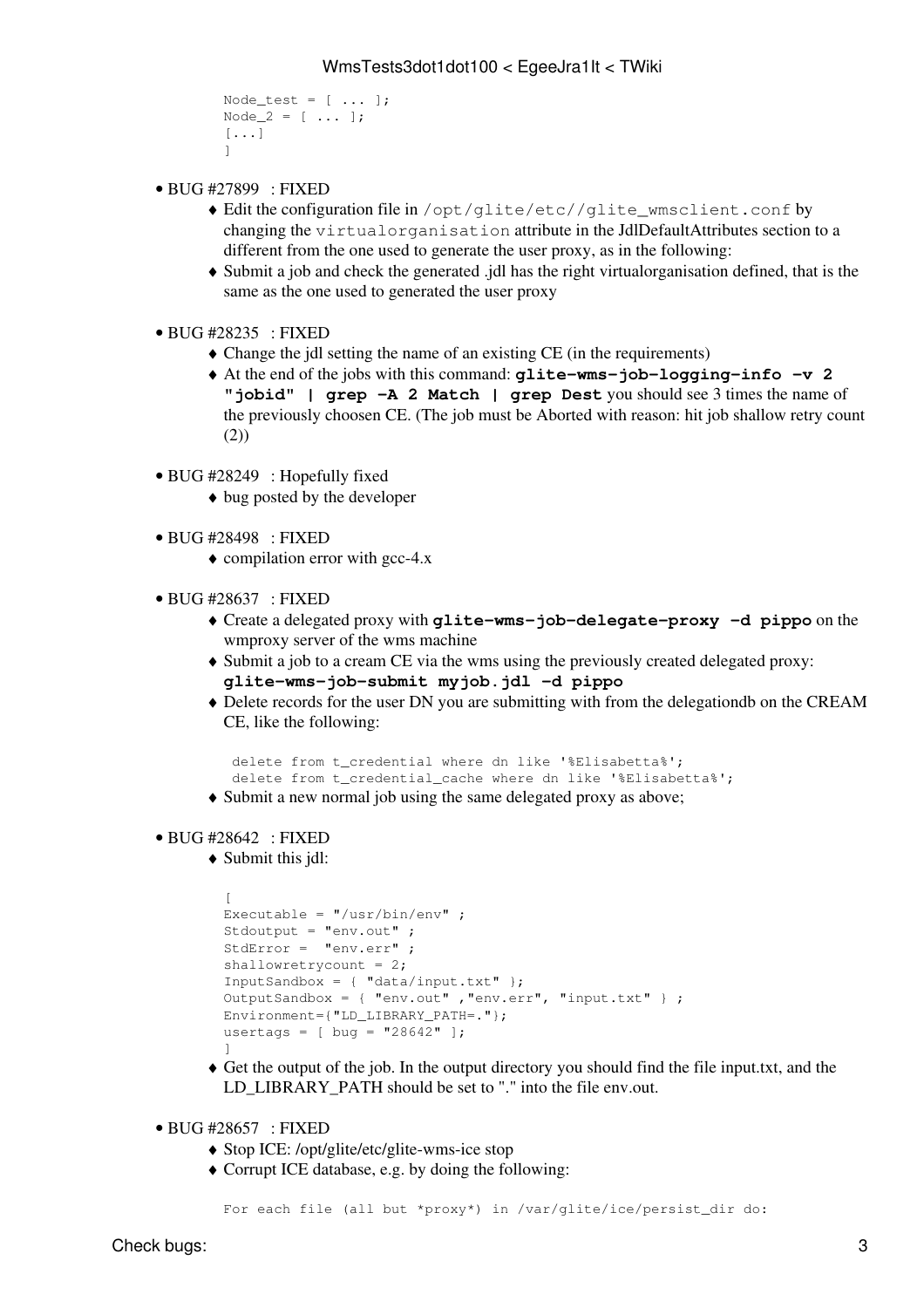```
 cat "pippo" > "file"
```
- done
- ♦ Start ICE: **/opt/glite/etc/glite-wms-ice start**
- $\bullet$  In the ICE log file you should see something like:

```
2008-07-29 12:44:00,537 FATAL - jobCache::jobCache() - Failed to
initialize the jobDbManager object. Reason is: Db::open: Invalid argument
```
- BUG [#29182](https://savannah.cern.ch/bugs/?29182) : Hopefully fixed
	- ♦ not easy to reproduce
- BUG [#29538](https://savannah.cern.ch/bugs/?29538) : Hopefully fixed
	- $\triangle$  bug posted by the developer
- BUG [#30289](https://savannah.cern.ch/bugs/?30289) : FIXED
	- ♦ Fixed by not using 'clog'
- BUG [#30308](https://savannah.cern.ch/bugs/?30308) : FIXED
	- Submit this jdl: ♦

```
\lceilrequirements = ( other. GlueCEStateStatus == "Production" ) && Member("MPICH", other.
Tvpe = "Job";NodeNumber = 4;
Executable = "30308\_exe.sh";Arguments = "cpi 4";
StdOutput = "test.out";
StdError = "test.err";
InputSandbox = \{ "30308_exe.sh", "exe/cpi"};
OutputSandbox = {"test.err","test.out","executable.out"};
usertags = [ bug = "30308" ];
]
```
Where the 30308 exe.sh should be:

```
#!/bin/sh
# The first parameter is the binary to be executed
EXE=$1
# The second parameter is the number of CPU's to be reserved for parallel execution
CPU_NEEDED=$2
chmod 777 $EXE
# prints the list of files in the working directory
echo "List files on the working directory:"
ls -alR `pwd`
# execute the user job
mpirun -np $CPU_NEEDED -machinefile $PBS_NODEFILE `pwd`/$EXE >& executable.out
```
- When DONE retrieve the output and check that the directory **.mpi** should not be listed in the ♦ test.out output file.
- BUG [#30518](https://savannah.cern.ch/bugs/?30518) : Hopefully fixed
	- ♦ not easy to reproduce
- BUG [#30816](https://savannah.cern.ch/bugs/?30816) : FIXED
	- ♦ Already fixed and working on the production wms using patch [#1491](https://savannah.cern.ch/patch/?1491)
- BUG [#30896](https://savannah.cern.ch/bugs/?30896) : FIXED
	- ◆ Set maxInputSandboxFiles = 2; in the [WorkloadManagerProxy](https://wiki-igi.cnaf.infn.it/twiki/bin/edit/EgeeJra1It/WorkloadManagerProxy?topicparent=EgeeJra1It.WmsTests3dot1dot100;nowysiwyg=0) section of the configuration file on the WMS, and restart the wmproxy.
		- ◊ Submit a job with more than 2 files listed in the InputSandbox parameter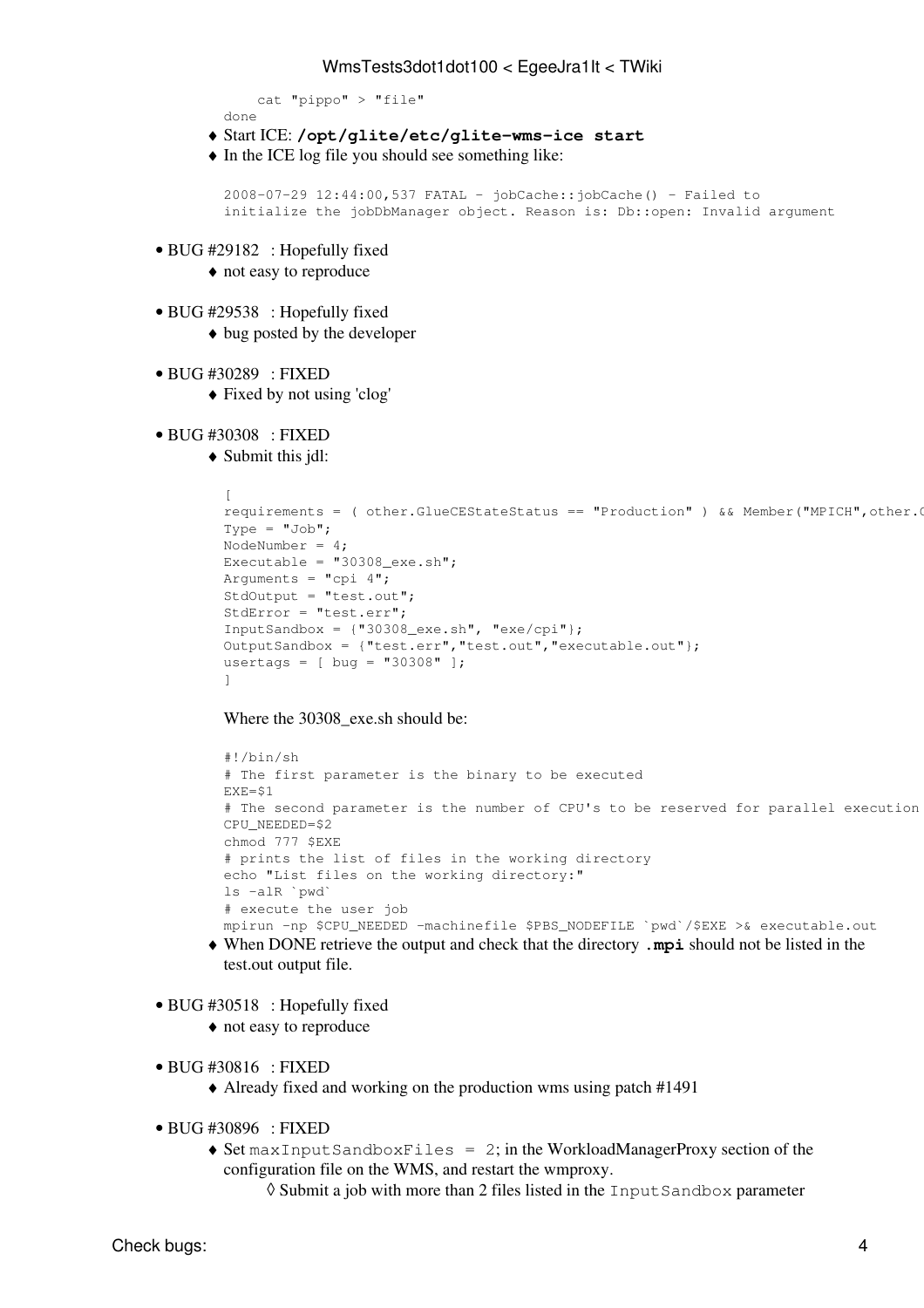Check if the job is immediately set as Aborted and if the reason of the status is: **The** ◊ **Operation is not allowed: The maximum number of input sandbox files is reached**

- ◆ Set maxOutputSandboxFiles = 2; in the [WorkloadManagerProxy](https://wiki-igi.cnaf.infn.it/twiki/bin/edit/EgeeJra1It/WorkloadManagerProxy?topicparent=EgeeJra1It.WmsTests3dot1dot100;nowysiwyg=0) section of the configuration file on the WMS and restart the wmproxy.
	- $\Diamond$  Submit a job with more than 2 files listed in the I=OutputSandbox= parameter
		- Check if the job is immediately set as Aborted and if the reason of the status is: **The** ◊ **Operation is not allowed: The maximum number of output sandbox files is reached**
- BUG [#30900](https://savannah.cern.ch/bugs/?30900) : FIXED
	- $\triangleleft$  Default value on WMS conf file is again: [MinPerusalTimeInterval](https://wiki-igi.cnaf.infn.it/twiki/bin/edit/EgeeJra1It/MinPerusalTimeInterval?topicparent=EgeeJra1It.WmsTests3dot1dot100;nowysiwyg=0) = 5; -> this should be set by yaim (see [#30900](https://savannah.cern.ch/bugs/?30900) )
	- Default value for [MinPerusalTimeInterval](https://wiki-igi.cnaf.infn.it/twiki/bin/edit/EgeeJra1It/MinPerusalTimeInterval?topicparent=EgeeJra1It.WmsTests3dot1dot100;nowysiwyg=0) should be check on the configuration file of the ♦ WMS.
	- Set MaxPerusalFiles = 1; on the [WorkloadManagerProxy](https://wiki-igi.cnaf.infn.it/twiki/bin/edit/EgeeJra1It/WorkloadManagerProxy?topicparent=EgeeJra1It.WmsTests3dot1dot100;nowysiwyg=0) of the configuration file on ♦ the WMS and restart the wmproxy.
	- After the submission of the jdl give this command: **glite-wms-job-perusal --set** ♦ **-f perusal.out -f perusal.err "jobid"** The answer should be:

```
Error - WMProxy Server Error
The Operation is not allowed: The maximum number of perusal files is reached
```
Method: enableFilePerusal

- BUG [#31006](https://savannah.cern.ch/bugs/?31006) : Hopefully FIXED
	- ♦ Not easy to reproduce
- BUG [#31026](https://savannah.cern.ch/bugs/?31026) : FIXED
	- ♦ Simply check the /opt/glite/etc/templates/template.sh file on a WMS
- BUG [#31278](https://savannah.cern.ch/bugs/?31278) : FIXED
	- Using the command **glite-wms-job-info --jdl "jobid" | grep -i** ♦ **requirements** check if the expression

RegExp(".\*sdj\$",other.GlueCEniqueID); is present (the exact expression should be found in the configuration file on the WMS, section: [WorkloadManagerProxy,](https://wiki-igi.cnaf.infn.it/twiki/bin/edit/EgeeJra1It/WorkloadManagerProxy?topicparent=EgeeJra1It.WmsTests3dot1dot100;nowysiwyg=0) parameter: SDJRequirements)

- Setting ShortDeadlineJob=false; in the jdl, the previous command should contain ♦ the expression !RegExp(".\*sdj\$",other.GlueCEUniqueID)
- BUG [#32078](https://savannah.cern.ch/bugs/?32078) : FIXED
	- $\triangle$  Set on the WMS conf file: II Contact = "lcg-bdii.cern.ch";
	- Do a list-match using this jdl: ♦

```
\sqrt{2}Requirements = RegExp(".manchester.ac.uk:2119.*",other.GlueCEUniqueID) && anyMatch
  Executable = ''/\text{bin}/\text{ls}";
   prologue = "/bin/false";
]
```
the output should be:

- ce01.tier2.hep.manchester.ac.uk:2119/jobmanager-lcgpbs-dteam

```
• BUG #32345 : FIXED
```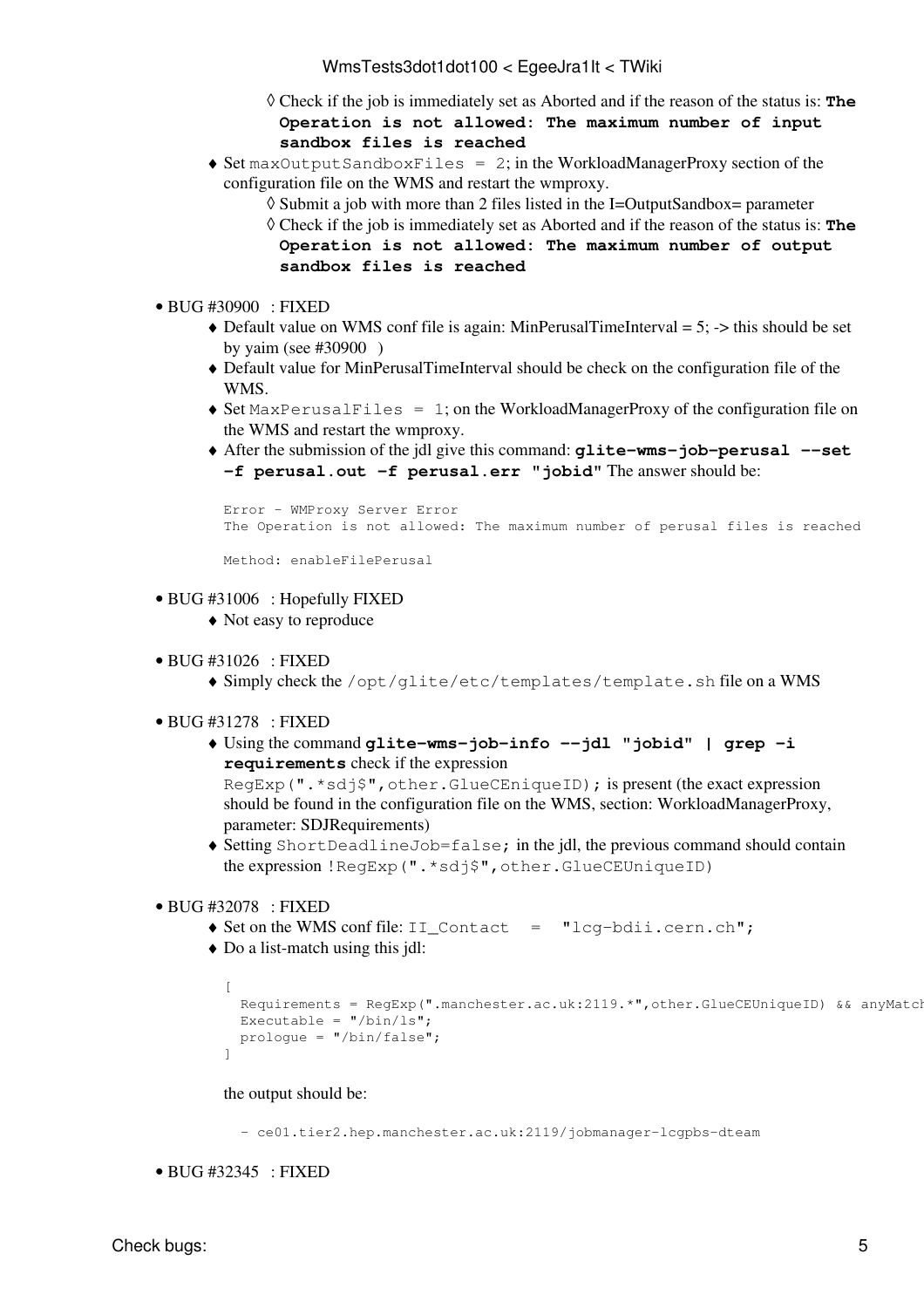- Reproduced the problem by inserting a 500 sec sleep in the dirmanager and killing it by hand ♦ while unzipping the ISB. The job stays in status 'waiting' and is not forwarded to the WM.
- BUG [#32366](https://savannah.cern.ch/bugs/?32366) : FIXED
	- Check if in the file /opt/glite/etc/templates/template.sh on a WMS there are ♦ these lines:

```
 # customization point
 if [ -n "${GLITE_LOCAL_CUSTOMIZATION_DIR}" ]; then
  if [ -f "${GLITE_LOCAL_CUSTOMIZATION_DIR}/cp_1_5.sh" ]; then
     . "${GLITE_LOCAL_CUSTOMIZATION_DIR}/cp_1_5.sh"
   fi
 fi
```
# BUG [#32528](https://savannah.cern.ch/bugs/?32528) : FIXED •

- $\triangle$  Set a very low timeout for the BDII on the WMS conf file: II Timeout = 3;
- ♦ Now setting on the WMS conf file: IsmIILDAPSearchAsync = false;
- You should see in the log file of the workload\_manager (if yuo use a populate BDII): ♦

```
[Warning] fetch_bdii_ce_info(ldap-utils.cpp:640): Timed out
 [Warning] fetch_bdii_se_info(ldap-utils.cpp:308): Timed out
[Debug] do_purchase(ism-ii-purchaser.cpp:176): BDII fetching completed in 4 seconds
[Info] do_purchase(ism-ii-purchaser.cpp:193): Total VO_Views entries in ISM : 0
[Info] do_purchase(ism-ii-purchaser.cpp:194): Total SE entries in ISM : 0
```
Setting: IsmIILDAPSearchAsync = true: you should obtain more (>0) VO\_Views ♦ entries (e.g.):

```
[Debug] fetch_bdii_ce_info(ldap-utils-asynch.cpp:628): #1652 LDAP entries received
[Debug] fetch_bdii_ce_info(ldap-utils-asynch.cpp:781): ClassAd reppresentation b
[Debug] fetch_bdii_se_info(ldap-utils-asynch.cpp:444): #2381 LDAP entries received
[Debug] fetch_bdii_se_info(ldap-utils-asynch.cpp:504): ClassAd reppresentation b
[Debug] do_purchase(ism-ii-purchaser.cpp:176): BDII fetching completed in 10 sec
[Info] do_purchase(ism-ii-purchaser.cpp:193): Total VO_Views entries in ISM : 53
 [Info] do_purchase(ism-ii-purchaser.cpp:194): Total SE entries in ISM : 61
```
## • BUG [#32962](https://savannah.cern.ch/bugs/?32962) : FIXED

- BUG [#32980](https://savannah.cern.ch/bugs/?32980) : FIXED
	- ♦ Submit a jdl
	- ♦ Look into the [SandBox](https://wiki-igi.cnaf.infn.it/twiki/bin/edit/EgeeJra1It/SandBox?topicparent=EgeeJra1It.WmsTests3dot1dot100;nowysiwyg=0) dir of the job (on the WMS) until you see the Maradona file
	- Put the condor job (equivalent to your job previously submitted) on hold, this should trigger a ♦ resubmission
	- ♦ When the job has been resubmitted check if the old Maradona file has been removed
- BUG [#33026](https://savannah.cern.ch/bugs/?33026) : FIXED
	- Set the II\_Timeout parameter in the [NetworkServr](https://wiki-igi.cnaf.infn.it/twiki/bin/edit/EgeeJra1It/NetworkServr?topicparent=EgeeJra1It.WmsTests3dot1dot100;nowysiwyg=0) section of the glite\_wms.conf file on the ♦ WMS to a very low value, as for ex.: II\_Timeout = 2;
	- Rre-start the WM and check the ♦ \$GLITE\_WMS\_LOCATION\_VAR/workload\_manager/ismdump.fl does not get emptied
	- ♦ Perform some job-list-match operation checking that it gets some match results
- BUG [#33103](https://savannah.cern.ch/bugs/?33103) : FIXED:
	- Add this parameter to section [WorkloadManager](https://wiki-igi.cnaf.infn.it/twiki/bin/edit/EgeeJra1It/WorkloadManager?topicparent=EgeeJra1It.WmsTests3dot1dot100;nowysiwyg=0) of the glite\_wms.conf configuration file ♦ (using for example vo "cms" as filter): **IsmIILDAPCEFilterExt =**
	- **"(|[\(GlueCEAccessControlBaseRule=](https://wiki-igi.cnaf.infn.it/twiki/bin/edit/EgeeJra1It/GlueCEAccessControlBaseRule?topicparent=EgeeJra1It.WmsTests3dot1dot100;nowysiwyg=0)VO:cms)[\(GlueCEAccessControlBaseRule](https://wiki-igi.cnaf.infn.it/twiki/bin/edit/EgeeJra1It/GlueCEAccessControlBaseRule?topicparent=EgeeJra1It.WmsTests3dot1dot100;nowysiwyg=0)=VOMS:/cms/\*))"**
	- ♦ Restart the WM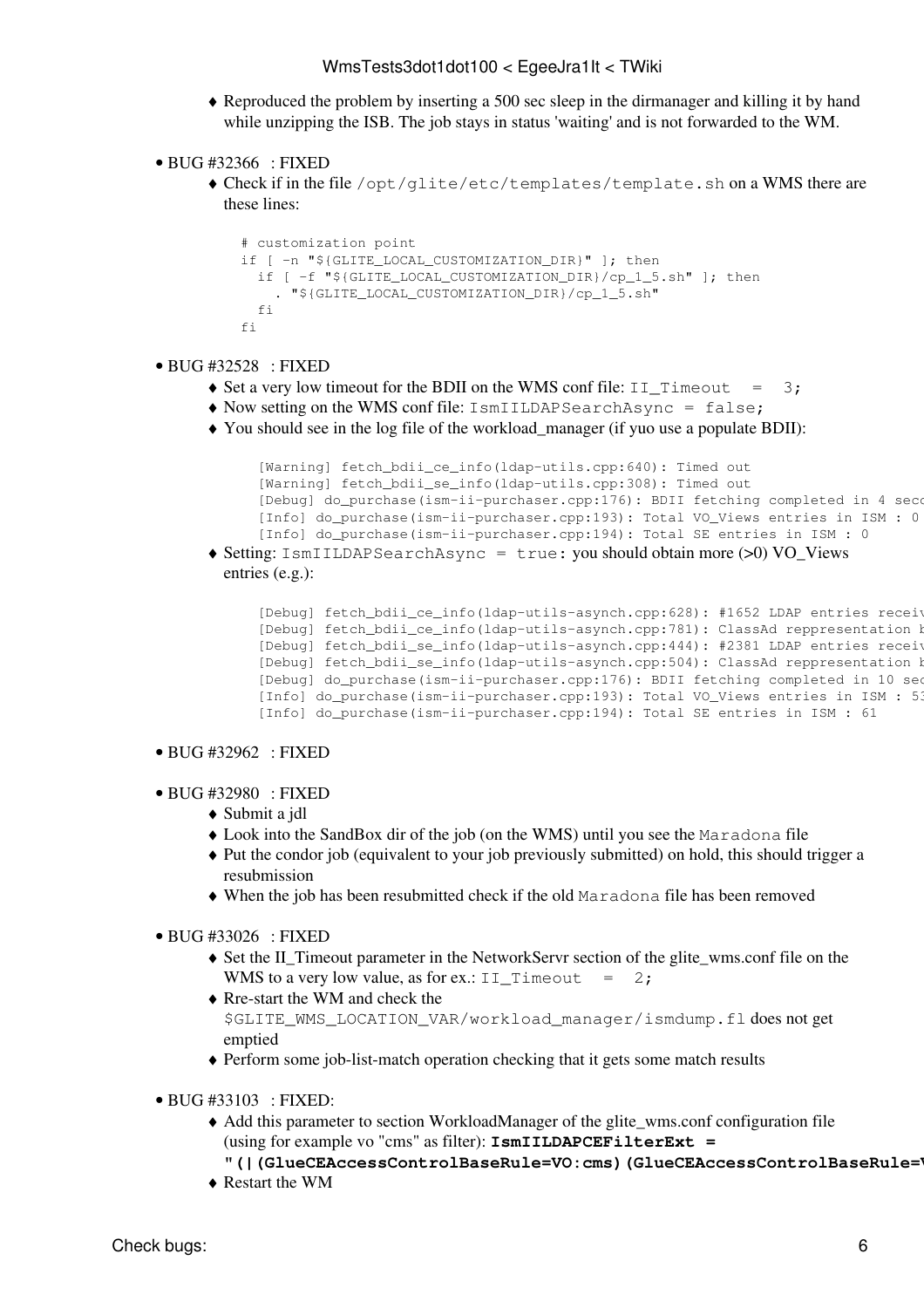- Doing a list-match using a voms proxy of a different VO (e.g. dteam) you should obtain "no resource available".
- $\bullet$  BUG #33140 : Hopefully FIXED
	- $\triangle$  Not easy to reproduce
- BUG #33378 : FIXED
	- $\triangle$  Removed if present the directory
	- \$GLITE WMS LOCATION\_VAR/workload\_manager/jobdir on the WMS
	- $\triangle$  Restart the wm and check id the previous directory is recreated.
- BUG #34508 : FIXED
	- Stop the WM on the WMS.
	- $\bullet$  Submit a collection
	- $\triangle$  Restart the WM
	- $\bullet$  Check if the status of the collection changes to Running

#### $\bullet$  BUG #34510 : FIXED

- Set the "ExpiryPeriod" parameter in the glite\_wms.conf configuration file to a very low value, such as the following: ExpiryPeriod =  $2$ ;
- $\bullet$  Overload the wms, by submitting several collections sequentially, like for example: 10 collections by 100 nodes
- $\bullet$  Check the jobstatus of the last submitted collections and keep submitting until the status of the parent node is aborted because of the following:

```
BOOKKEEPING INFORMATION:
Status info for the Job: https://devel17.cnaf.infn.it:9000/qQe68ESYiRNDNXZPNsG-AA
Current Status: Aborted<br>
Status Reason: request expired<br>
Submitted: Wed Jul 30 11:23:49 2008 CEST
```
• Stop submitted and check if the status of all the children nodes is aborted as well

#### $\bullet$  BUG #35156 : FIXED

 $\bullet$  Check if the proxy file name is hardcoded on \$GLITE\_WMS\_LOCATION/sbin/glite-wms-purgeStorage.sh

## $\bullet$  BUG #35250 : FIXED

 $\triangle$  Test it for the filelist input method by setting the following two parameters in the glite wms.conf WMS configuration file, workload manager section:

```
DispatcherType = "filelist";
Input = "${GLITE_LOCATION_VAR}/workload_manager/input.fl";
```
 $\Diamond$  Re-start the WM and submit a DAG

 $\Diamond$  Check if it is successful

 $\triangle$  Test it for the jobdir input method by setting the following two parameters in the glite wms.conf WMS configuration file, workload manager section:

> DispatcherType = "jobdir"; Input = "\${GLITE\_LOCATION\_VAR}/workload\_manager/jobdir";

- $\Diamond$  Re-start the WM and submit a DAG
- $\Diamond$  Check if it is successful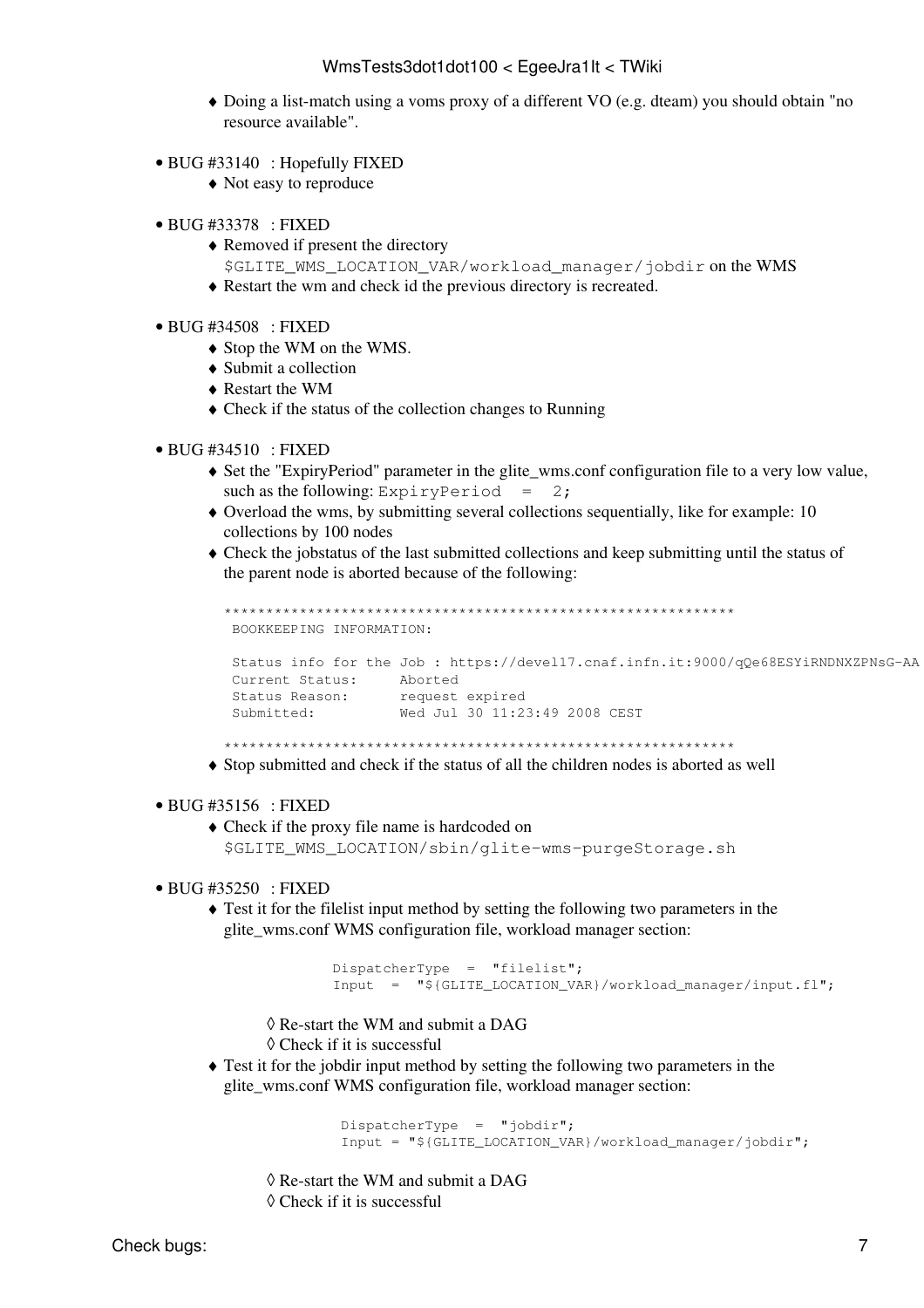- BUG [#35878](https://savannah.cern.ch/bugs/?35878) : FIXED
	- $\bullet$  compilation error with gcc-4.x
- BUG [#36145](https://savannah.cern.ch/bugs/?36145) : FIXED
	- Set the following two parameters in the glite\_wms.conf WMS configuration file, workload ♦ manager section:

```
 DispatcherType = "jobdir";
 Input = "${GLITE_LOCATION_VAR}/workload_manager/jobdir";
```
- ◊ Re-start the WM and submit a DAG
- ◊ Check if it is successful
- BUG [#36341](https://savannah.cern.ch/bugs/?36341) : Hopefully fixed
	- ♦ bug posted by the developer
- BUG [#36466](https://savannah.cern.ch/bugs/?36466) : Hopefully fixed
	- ♦ bug posted by the developer
- BUG [#36496](https://savannah.cern.ch/bugs/?36496) : FIXED
	- Consider this /opt/glite/etc/glite\_wms\_wmproxy.gacl file: ♦

```
<?xml version="1.0"?>
<gacl version="0.0.1">
<entry>
<any-user/>
<allow><exec/></allow>
</entry>
\langle qacl>
```
- Restart wmproxy: /opt/glite/etc/init.d/glite-wms-wmproxy restart
- Try to issue some commands (e.g. glite-wms-job-list-match, glite-wms-job-submit, glite-wms-job-delegate-proxy, etc...) towards that WMS They should succeed considering any proxy
- BUG [#36536](https://savannah.cern.ch/bugs/?36536) : FIXED
	- ♦ Submitted a normal job
	- ♦ Waited until finished successfully
	- Checked the job record is in the LBProxy mysql DB (e.g.: mysql# select \* from jobs where jobid like '%hLrG4YYebvYB0xsrPO4q8A%'; where <https://devel17.cnaf.infn.it:9000/hLrG4YYebvYB0xsrPO4q8A>is the jobid)
	- ♦ Retrieved the output via 'glite-wms-job-output'
	- Checked the job record is no more in the LBProxy mysql DB (e.g.: the previous query should ♦ return: Empty set)
- BUG [#36551](https://savannah.cern.ch/bugs/?36551) : FIXED
- BUG [#36558](https://savannah.cern.ch/bugs/?36558) : FIXED
	- Check if in the syslog there are lines like: ♦

```
May 14 12:37:12 trinity glite_wms_wmproxy_server[3633]: ts=2008-05-14T12:37:12 : eve
```
e.g. userid is specified

- BUG [#36870](https://savannah.cern.ch/bugs/?36870) : FIXED
	- $\triangle$  Fixed by removing the spec file
- BUG [#36876](https://savannah.cern.ch/bugs/?36876) : Hopefully fixed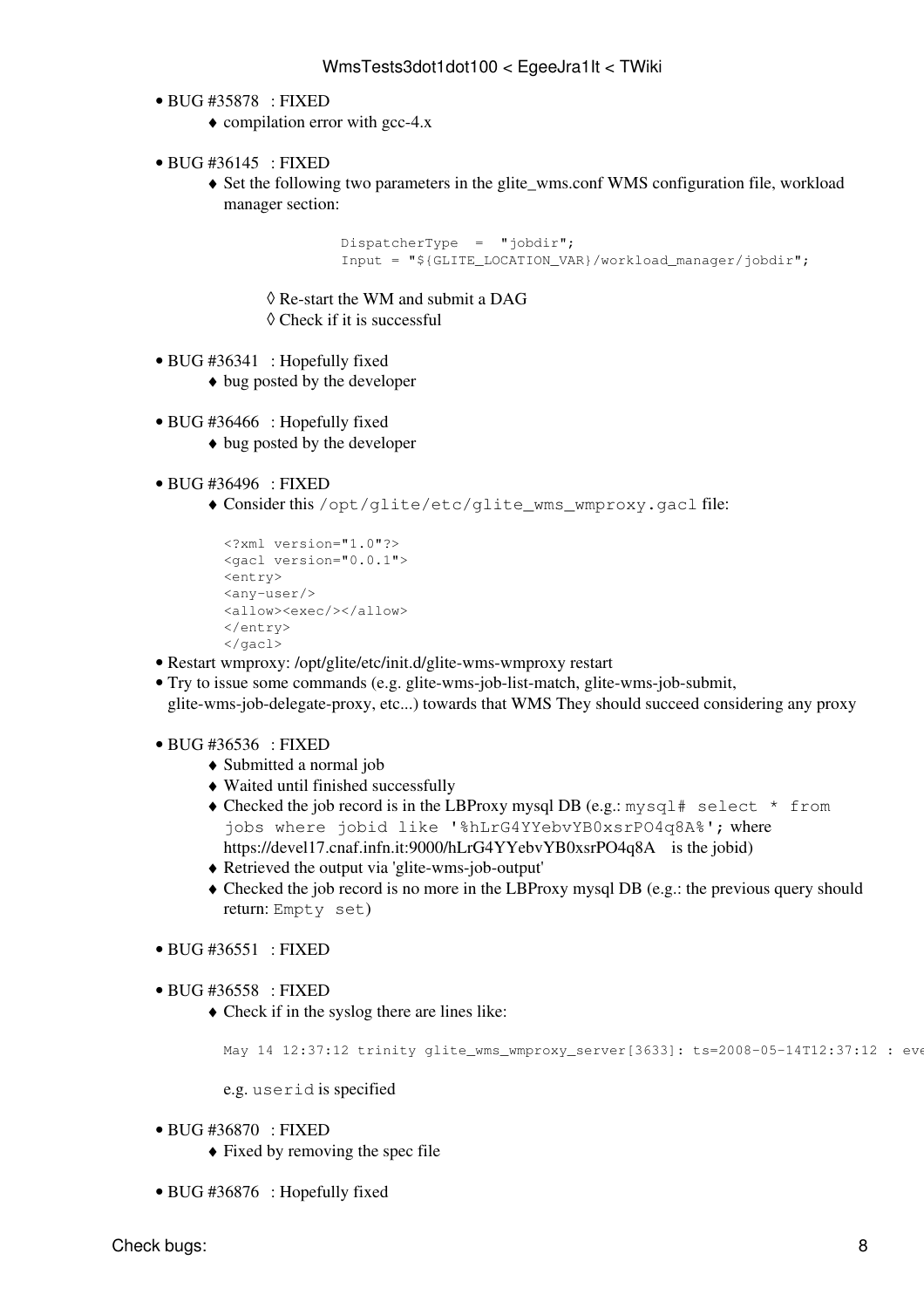- ♦ bug posted by the developer
- BUG [#36902](https://savannah.cern.ch/bugs/?36902) : FIXED
	- Check if in the WMS there is this file: =/etc/cron.d/glite-wms-create-host-proxy.cron= ♦

```
HOME=MAILTO=SA3-italia
0 */6 * * * glite . /opt/glite/etc/profile.d/grid-env.sh ; /opt/glite/sbin/glite-wms.
```
- BUG [#36907](https://savannah.cern.ch/bugs/?36907) : Hopefully fixed
	- ♦ Not easy to reproduce
- BUG [#36913](https://savannah.cern.ch/bugs/?36913) : FIXED
- BUG [#36962](https://savannah.cern.ch/bugs/?36962) : FIXED
- BUG [#37659](https://savannah.cern.ch/bugs/?37659) : Hopefully FIXED
- BUG [#37674](https://savannah.cern.ch/bugs/?37674) : Hopefully FIXED
	- ♦ Not easy to reproduce
- BUG [#37756](https://savannah.cern.ch/bugs/?37756) : NOT COMPLETELY FIXED
	- Tested using a short proxy to submit a longer job and ICE does not resubmit it, but afterwards ♦ the status is not updated to Done by ICE, due to another bug [#39807](https://savannah.cern.ch/bugs/?39807)
- BUG [#37862](https://savannah.cern.ch/bugs/?37862) : FIXED
	- Do this check: ♦

```
[root@wms008 init.d]# grep GLITE_LOCATION glite-wms-ice
GLITE_LOCATION=${GLITE_LOCATION:-/opt/glite}
```
- BUG [#37916](https://savannah.cern.ch/bugs/?37916) : Hopefully fixed
	- ♦ bug posted by the developer
- BUG [#38359](https://savannah.cern.ch/bugs/?38359) : FIXED
	- Set the parameter MaxOutputSandboxSize in the [WorkloadManager](https://wiki-igi.cnaf.infn.it/twiki/bin/edit/EgeeJra1It/WorkloadManager?topicparent=EgeeJra1It.WmsTests3dot1dot100;nowysiwyg=0) section of the ♦ configuration file /opt/glite/etc/glite\_wms.conf on the WMS to 100 and restart the workload manager.
	- Submit this jdl: ♦

```
\GammaType = "Job";Executable = "38359_exe.sh";
Arguments = "50";
StdOutput = "test.out";
StdError = "test.err";
InputSandbox = {^{\texttt{T38359\_exe.sh}}};
OutputSandbox = {"test.err","test.out","out3", "out1", "out4", "out2"};
usertags = [ bug = "38359" ];
]
```
#### where 38359 exe.sh is:

#!/bin/sh MAX=\$1  $i=0$ while [ \$i -lt \$MAX ]; do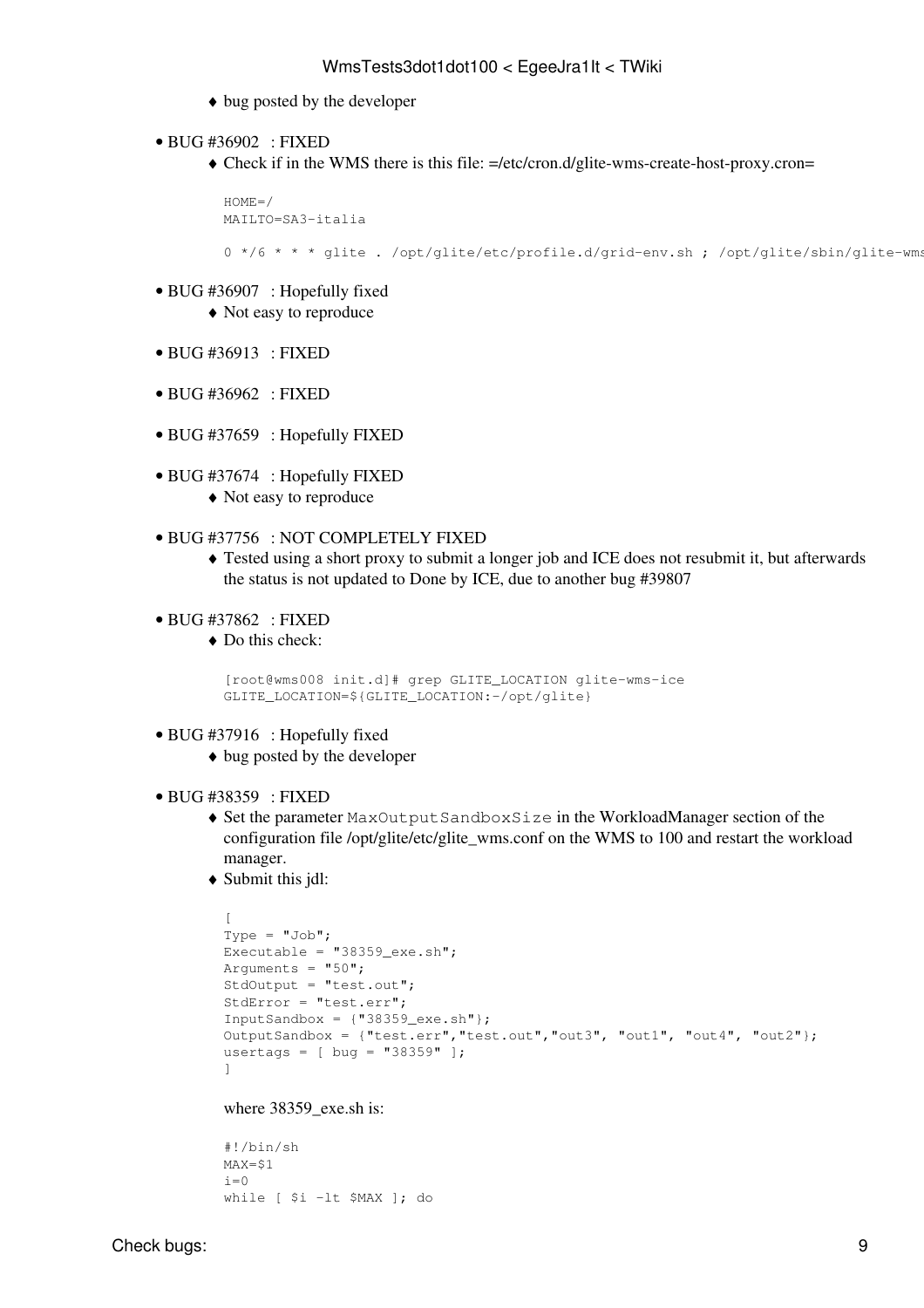```
echo -n "1" >> out1
                   echo -n "2" >> out2
                   echo -n "3" >> out3
                   echo -n "4" >> out4
    i=5[Si + 11]
done
i = 200while [ $i -lt 100 ]; do
     echo -n "1" >> out1
     echo -n "2" >> out2
    echo -n "3" >> \omegaut3
    echo -n 4" >> \text{o}ut4
    i= 5 [ 5i + 1]
done
```
When Done retrieve the output files, this should be the result of an ls -l of the output dir: ♦

```
-rw-rw-r-- 1 ale ale 50 Jul 8 12:06 out1
-rw-rw-r-- 1 ale ale 0 Jul 8 12:06 out2.tail
-rw-rw-r-- 1 ale ale 50 Jul 8 12:06 out3
-rw-rw-r-- 1 ale ale 0 Jul 8 12:06 out4.tail
-rw-rw-r-- 1 ale ale 0 Jul 8 12:06 test.err
-rw-rw-r-- 1 ale ale 0 Jul 8 12:06 test.out
```
#### BUG [#38366](https://savannah.cern.ch/bugs/?38366) : FIXED •

Log on the WMS. Stop the workload manager. Put in the directory ♦ \$GLITE\_WMS\_LOCATION\_VAR/workload\_manager/jobdir/new/this list-match request:

```
[root@devel19 glite]# cat /var/glite/workload_manager/jobdir/tmp/20080625T133135.906
[ arguments = [ ad = [ requirements = ( other.GlueCEStateStatus == "Production" | other.
!RegExp(".*sdj$",other.GlueCEUniqueID); RetryCount = 3; Arguments = "/tmp"; MyProxy?
"normal"; InputSandboxDestFileName = { "pippo", "pluto" }; SignificantAttributes = {
Executable = "/bin/ls"; CertificateSubject = "/C=IT/O=INFN/OU=Personal Certificate/I
"/{\text{tmp}/user.proxy.6056.20080625153135905"}; Stdoutput = "ls.out"; VOMS_FQAN = "/dteam,
\overline{C} VirtualOrganisation = "dteam"; usertags = [ exe = "ls" ]; rank =-other.GlueCEStateEs
InputSandbox = {"protocol://address/input/pippo","protocol://address/input/pluto" };
\lceil"/tmp/6056.20080625153135905"; number_of_results = -1 ]; command = "match"; version
```
♦ Start the workload manager and look if it works.

#### • BUG [#38509](https://savannah.cern.ch/bugs/?38509) : FIXED

#### BUG [#38739](https://savannah.cern.ch/bugs/?38739) : FIXED •

Consider this /opt/glite/etc/glite\_wms\_wmproxy.gacl file: ♦

```
<?xml version="1.0"?>
<gacl version="0.0.1">
<entry>
<any-user>
</any-user>
<deny><exec/>></deny>
</entry>
<entry>
<voms>
<fqan>dteam</fqan>
</voms>
<deny><exec/>></deny>
</entry>
<entry>
<person>
<dn>/C=IT/O=INFN/OU=Personal Certificate/L=Padova/CN=Massimo Sgaravatto</dn>
</person>
<allow><exec/></allow>
</entry>
\langle qacl>
```